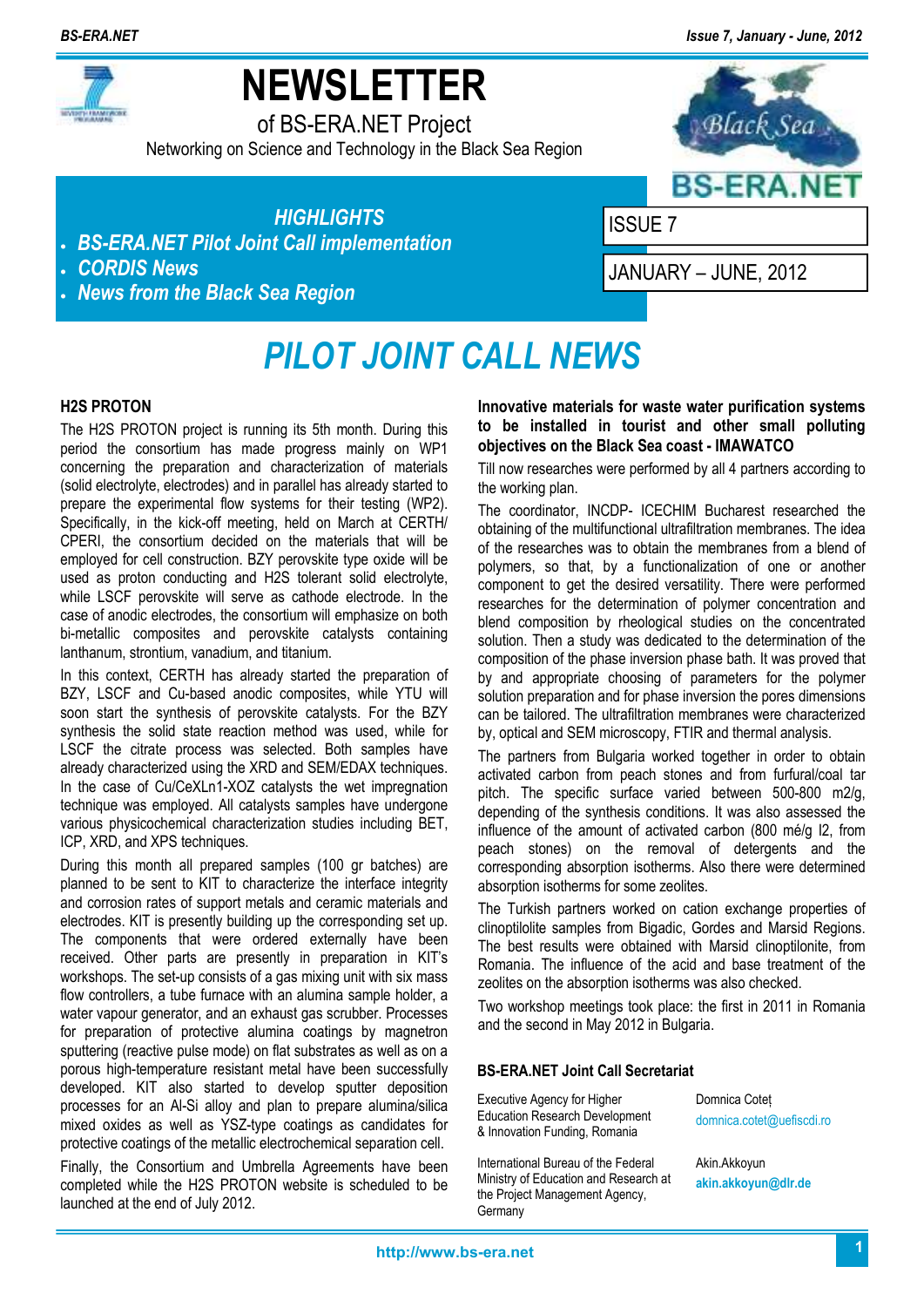### **EC News**

#### **Competitiveness Council: Innovation ministers discuss ins and outs of Horizon 2020**

Innovation ministers came together to discuss the Commission's proposals for Horizon 2020 at a Competitiveness Council meeting in Brussels on 21 February. The plans for a new streamlined EU research and innovation funding programme, set to kick off in 2014, were outlined by Research, Innovation and Science Commissioner Máire Geoghegan-Quinn on 30 November 2011.

At the meeting, presided over by Danish Minister for Science, Innovation and Higher Education Mr Morten Østergaard, ministers discussed cross-cutting issues within the Horizon 2020 programme, with a particular focus on the role of social sciences and humanities, as well as small and medium-sized enterprise (SME) participation. All delegations expressed their support for facilitating SME participation in the innovation process.

The Commission's draft plan states that the EUR 80 billion Horizon 2020 budget will focus on supporting excellence in the science base, tackling societal challenges and securing industrial leadership and competitive frameworks.

Addressing ministers at the end of the meeting, Commissioner Geoghegan-Quinn assured them that social sciences and humanities would be given adequate attention: 'The social sciences and humanities will be fully integrated within the three main pillars of Horizon 2020, and they will be included as an integral part of the activities to address all societal challenges, working beyond the silos of distinct disciplines. It is imperative that we better understand the challenges before we embark on specific solutions.'

For more information, please visit:

Council of the European Union:

http://www.consilium.europa.eu/homepage?lang=en

Horizon 2020:

http://ec.europa.eu/research/horizon2020/index\_en.cfm? pg=home

#### **The Republic of Moldova joins EU Research Programme**

The European Union and Moldova have today forged closer ties on research and innovation. Máire Geoghegan-Quinn, European Commissioner for Research, Innovation and Science and Gheorghe Duca, President of the Academy of Sciences of the Republic of Moldova, have signed a Memorandum of Understanding for the association of Moldova to the EU's Seventh Research Framework Programme (FP7). This will allow Moldovan scientists, research institutes, universities and companies to collaborate with their counterparts across Europe in key research areas, while strengthening their own research expertise and capacity. In practice they will compete for research funding on an equal footing with counterparts in EU Member States. In return

Moldova with make a contribution to the overall FP7 budget, calculated on the basis of its GDP. The Republic of Moldova will be the 14th country associated to FP7.

#### **Euroscience Open Forum**

The Euroscience Open Forum (ESOF) is Europe's largest general science meeting and is held in a leading Europe city every two years. ESOF 2012 will be hosted in Dublin, Ireland on 11-15 July 2012. ESOF is an interdisciplinary, pan-European meeting, which showcases the latest advances in science and technology; promotes a dialogue on the role of science and technology in society and public policy; and stimulates and provokes public interest, excitement and debate about science and technology.

The event is unique in the diversity of delegates who attend. It attracts top researchers from the natural sciences and the social sciences; business leaders; senior EU and government officials; and international scientific media. They come to discuss the best of European science and to address all of the current major global scientific challenges, including Energy, Climate Change, Food and Health.

Participants come to learn at first-hand of the latest advances in science and technology; to participate in debates on important, contemporary issues for science and society; to contribute to discussions on European policy; to engage with and question the leading international researchers in their fields and to meet old friends and make some new ones. ESOF2012 will attract researchers from across Europe and beyond, thus providing fantastic networking opportunities.

Full information, including the programme and registration details, is available at the ESOF Website: http://esof2012.org/

#### **International dimension of the 2012 Work Programmes**

The 2012 FP7 work programmes were adopted by the European Commission on 19 July. The first series of calls for proposals, with a budget of over €5.3 billion was launched on 20 July. The main focus of the calls is the integration of research with innovation to tackle societal challenges and create sustainable jobs and growth by giving Europe a lead in the key technology markets of the future. All of the calls are open for the participation of non-European researchers and/or research organisations working alongside their EU counterparts.

The below slides, which cover all major partner countries and/ or regions set out this international dimension of the work programme and aim to provide researchers working in non-EU countries with a brief overview of the content of the work programme and the current calls, and highlight some specific topics which may be of particular interest.

Full information on participating in these topics or any other part of the current calls, can be found on the Participant Portal. International researchers are also encouraged to liaise with the FP7 Contact Points established in their country, who act as local sources of guidance and information on FP7.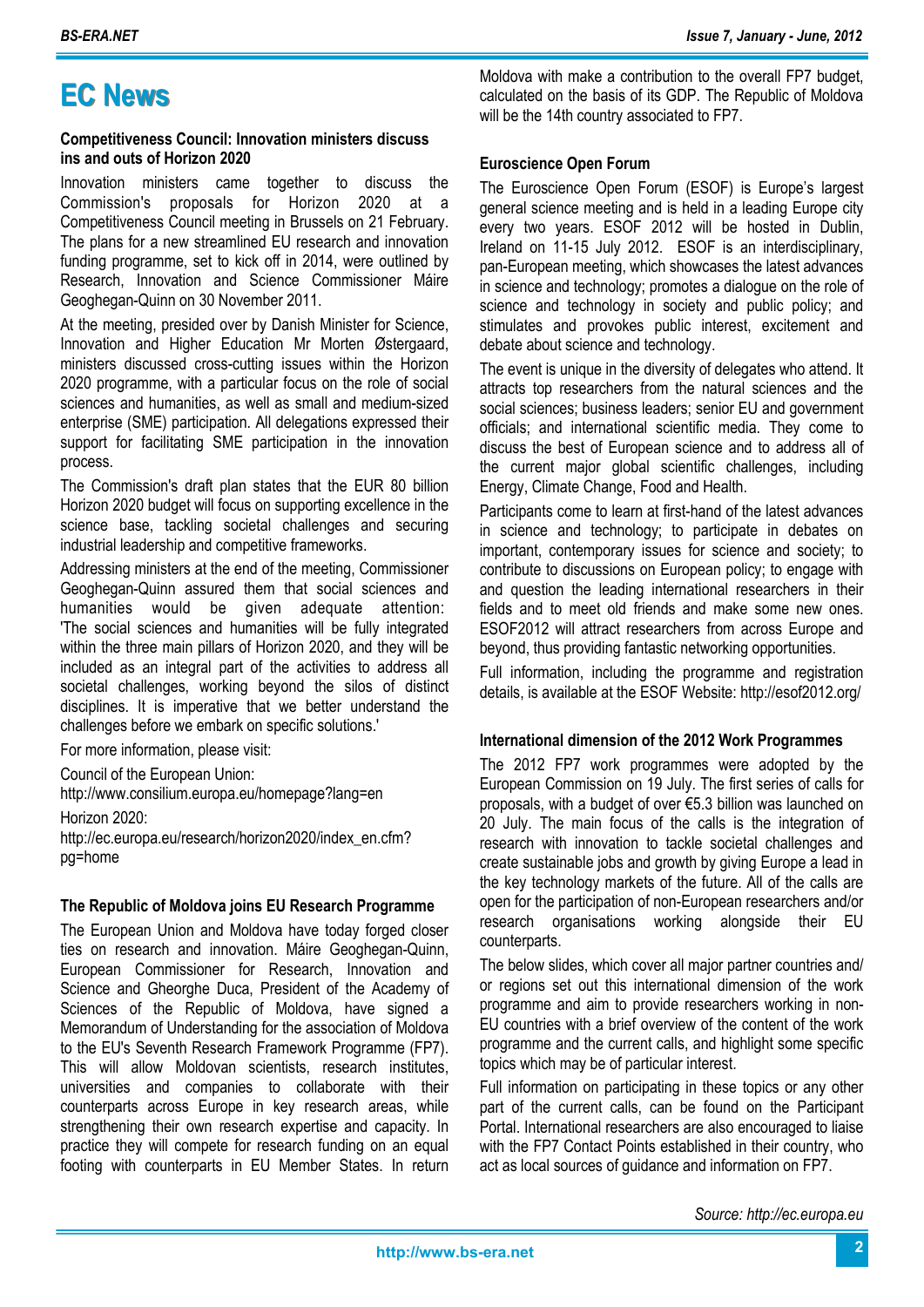### **News from the Region**

#### **Development of the UNDP project "Ecosystem Based Management of Black Sea Living Resources and Strengthening the Permanent Regional Governance Project" for the Black Sea**

In support of the Black Sea countries' efforts to reduce depletion of living resources including fishing stocks and in support of the Black Sea's regional environmental governance framework including the Convention on the Protection of the Black Sea Against Pollution (Bucharest Convention), the Black Sea countries through the Permanent Secretariat jointly with UNDP Bratislava Regional Center are developing a new project to address the Ecosystem based management and conservation of aquatic bioresources, strengthen regional environmental governance and climate change in the Black Sea region to be submitted for the Global Environmental Facility co-financing. Key components to be implemented by the project include developing and supporting the finalization and signature of the Legally Binding Document on Fisheries, and adoption of new protocols to the Bucharest Convention, support to region wide monitoring promoting active stakeholder involvement in the governance, as well as measures to adapt to climate change.

The recently held consultation meeting (24 May 2012) between the Regional Technical Advisor of the United Nations Environment Program (UNEP) at Europe and CIS Bratislava Regional Centre, Mr. Vladimir Mamaev and the Permanent Secretariat of the Commission on the Protection of the Black Sea Against Pollution on the issue of joint development and implementation of the upcoming project focused on coordination activities in the project preparation phase. The Permanent Secretariat offered its full support to the project preparation phase.

"The project will address important Black Sea regional needs, and I am confident of its successful implementation. I would like to thank the Members of the Black Sea Commission and its Permanent Secretariat for their commitment and support." Mr. Mamaev said.

*For more information: http://www.blacksea-commission.org/* 

#### \*\*\*\*\* **Launch of the IEBSA project "Industrial Evolution in the Blas Sea Area - Examples from Greece, Romania and Armenia"**

April 1, 2012 marked the start of IEBSA project in the framework of Black Sea Basin Joint Operational Programme with participation of National Academy of Sciences of Armenia and partners from Greece and Romania.

The IEBSA project kick-off meeting was held on June 7-8, 2012 in Yerevan, Armenia. All the partners and the experts involved met to discus project management to achieve the most centralized and successful implementation of the project.

The project is aiming to achieve strong regional partnerships and cooperation among the participant organizations, and also to bring together the people of the Black Sea Basin, especially from the three participant countries – Greece, Romania and Armenia.

The main subject to be examined during the implementation of the project is the industrial evolution in the participant countries. The investigation will be focused on the socio-economic and cultural effects in the society originated from the evolution in the industrial sector.

The main output of the project will be the creation of an exhibition on the material which will be found during the investigation. This exhibition will present the industrial history in each country and also will try to highlight common elements, problems – which would probably characterize the industrial route in the study area.

The exhibition will take place in Greece, Romania and Armenia. \*\*\*\*\*

#### **New book: The Dynamics of Black Sea Subregionalism**

This book is by far the most complete and comprehensive presentation to date of the origins, evolution, current state of affairs and actors involved in the process that is shaping the identity of the Black Sea regionalism by Panagiota Manoli. Panagiota Manoli is Lecturer of Political Economy of International Relations at the Department of Mediterranean Studies, University of the Aegean (Rhodes - Greece).

#### **Forum on "Academic Cooperation for Peace & Welfare in the Mediterranean & Black Sea Region"**

*Tirana, Albania, May 16 - 19, 2012* 

The Forum, organized jointly by Black Sea Universities Network, Réseau Méditerranéen des Écoles d'Ingénieurs, Community of Mediterranean Universities and UN Academic Impact, is intended to be a major event that gathers rectors, senior university managers and decision-makers from the fields of higher education, scientific research and technology transfer, academics etc., interested in the active involvement of universities in the cooperation for the re-construction of sustainable peace and welfare in the region.

#### *Armenia*

#### **The Thirty-Ninth PABSEC General Assembly**

The Thirty-Ninth General Assembly of the Parliamentary Assembly of the Organization of the Black Sea Economic Cooperation was held in Yerevan on 22 – 24 May 2012 upon the invitation of the National Assembly of the Republic of Armenia.

The topic of the General Debate was "Information and communication technology – promoting sustainable economic development".

The PABSEC members conducted debates on the Reports drafted by the PABSEC specialized Committees during their spring meetings on: "Improvement of Taxation Systems in the BSEC Member States"; "Perspectives of development of the wine-growing and wine-making sectors in the BSEC Member States"; "Implementation of the agreements among the BSEC Member States on combating organized crime" ; "PABSEC Regulations on Elections"; "Lifelong learning in the BSEC Member States" and "Child protection in the BSEC Member States: an assessment of recent developments". The Assembly adopted Recommendations on these subjects addressed to the Parliaments and Governments of the Member Countries and to the Organization of the BSEC.

The Assembly granted the Observer Status with the PABSEC to the Interparliamentary Assembly on Orthodoxy (IAO) and to the Parliamentary Union of the OIC Member States (PUIC).

#### *Greece*

#### **5th International Black Sea Symposium "The Black Sea region as an influential crossroad between East and West: A path towards extroversion"**

In its fifth year, the International Black Sea Symposium (IBSS) project builds on the success and positive impact of its previous four editions and brings together the next generation of stakeholders with an interest in the Black Sea area. The 5th International Black Sea Symposium on "The Black Sea region as an influential crossroad between East and West: a path towards extroversion" was held in Athens, Greece, from 2 July to 4 July 2012.

*More information at: http://www.icbss.org/* 

#### *Romania*

#### **3rd International Symposium on the Geology of the Black Sea Region**

The Third International Symposium on the Geology of the Black Sea Region was held in Bucharest during October 1-10, 2011. The symposium covers topics related to the geology of the circum-Black Sea region and the evolution and history of the Black Sea. The meeting was held under the auspices of the National Authority for Scientific Research through the National Institute of Marine Geology and Geoecology.

#### *Turkey*

#### **20th Anniversary Istanbul Summit**

The Twentieth Anniversary Istanbul Summit of the Organization of the Black Sea Economic Cooperation (BSEC) was held on 26 June 2012, in Istanbul. It marked the 20th anniversary of the launching of BSEC at the Istanbul Summit, on 25 June 1992.

The event, which was hosted by the Republic of Turkey was Co-Chaired